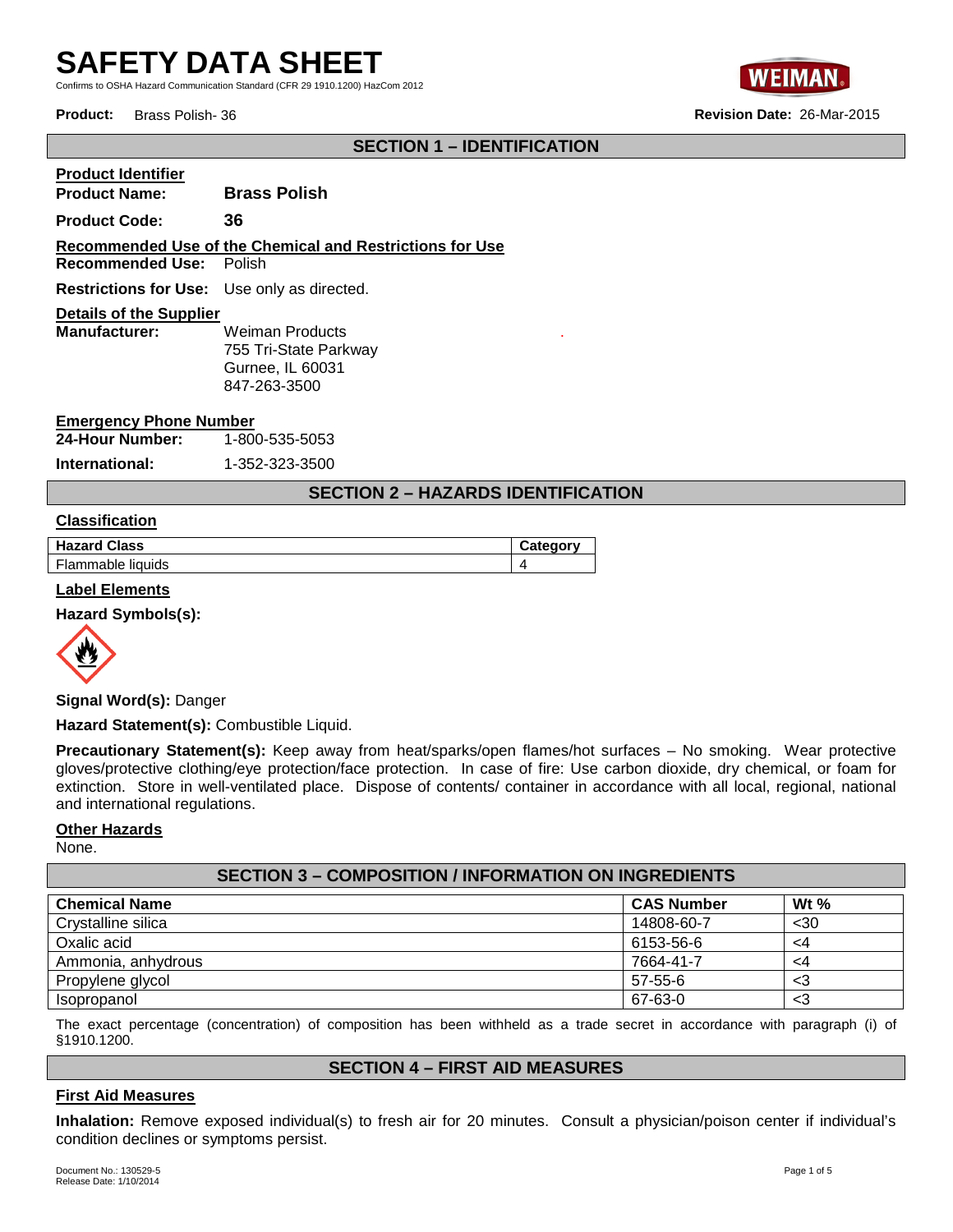Confirms to OSHA Hazard Communication Standard (CFR 29 1910.1200) HazCom 2012



**Eye Contact:** Immediately flush with plenty of water. After initial flushing, remove any contact lenses and continue flushing for at least 15 minutes. Call a physician if irritation persists.

**Ingestion:** Rinse mouth thoroughly with water. Drink 1 or 2 glasses of water. Get medical attention immediately.

**Skin:** Wash off immediately with soap and plenty of water. If symptoms persist, call physician.

# **Most Important Symptoms and Effects (Acute and Delayed)**

**Inhalation:** May cause irritation to the nasal passages.

**Eye Contact:** Direct contact with eyes may cause temporary irritation.

**Ingestion:** May cause gastrointestinal irritation, nausea, diarrhea, and vomiting.

**Skin:** Prolonged or repeated skin contact may cause irritation.

# **Indication of any Immediate Medical Attention and Special Treatment Needed**

**Note to Physician:** Treat symptomatically.

# **SECTION 5 – FIRE FIGHTING MEASURES**

### **Extinguishing Media**

**Suitable:** Foam, dry chemical, carbon dioxide, water spray (fog).

**Unsuitable:** None known.

### **Specific Hazards Arising from Chemical**

This product is combustible. Products of combustion include but are not limited to: oxides of carbon.

# **Protective Equipment and Precautions for Firefighters**

As in any fire, wear self-contained breathing apparatus pressure-demand, MSHA/NIOSH (approved or equivalent) and full protective gear.

# **SECTION 6 – ACCIDENTAL RELEASE MEASURES**

# **Personal Precautions, Protective Equipment, and Emergency Procedures**

**Personal Precautions:** Use personal protection recommended in Section 8.

**Environmental Precautions:** See Section 12 for ecological information.

# **Methods and Material for Containment and Cleaning Up**

Soak up and contain spill with an absorbent material. Sweep up absorbed material and shovel into suitable containers for disposal. Discard the product, residue, disposable container or liner in full compliance with federal, state, and local regulations. For waste disposal, see section 13 of the SDS. Wash area with soap and water.

# **SECTION 7 – HANDLING AND STORAGE**

### **Precautions for Safe Handling**

**Handling:** Handle in accordance with good industrial hygiene and safety practice. Wash hands after use. Do not eat, drink, or smoke when using this product. Keep away from heat/sparks/open flames/hot surfaces. –No smoking. Use appropriate personal protection recommended in Section 8.

**General Hygiene Advice:** Launder contaminated clothing before use. Wash hands before eating, drinking, or smoking.

# **Conditions for Safe Storage, Including any Incompatibilities**

**Storage Conditions:** Keep container closed when not in use. Store in a dry, cool, and well-ventilated area. Keep out of reach of children.

**Incompatible Materials:** Strong oxidizing agents

# **SECTION 8 – EXPOSURE CONTROLS/PERSONAL PROTECTION**

**Control Parameters**

**Exposure Guidelines:**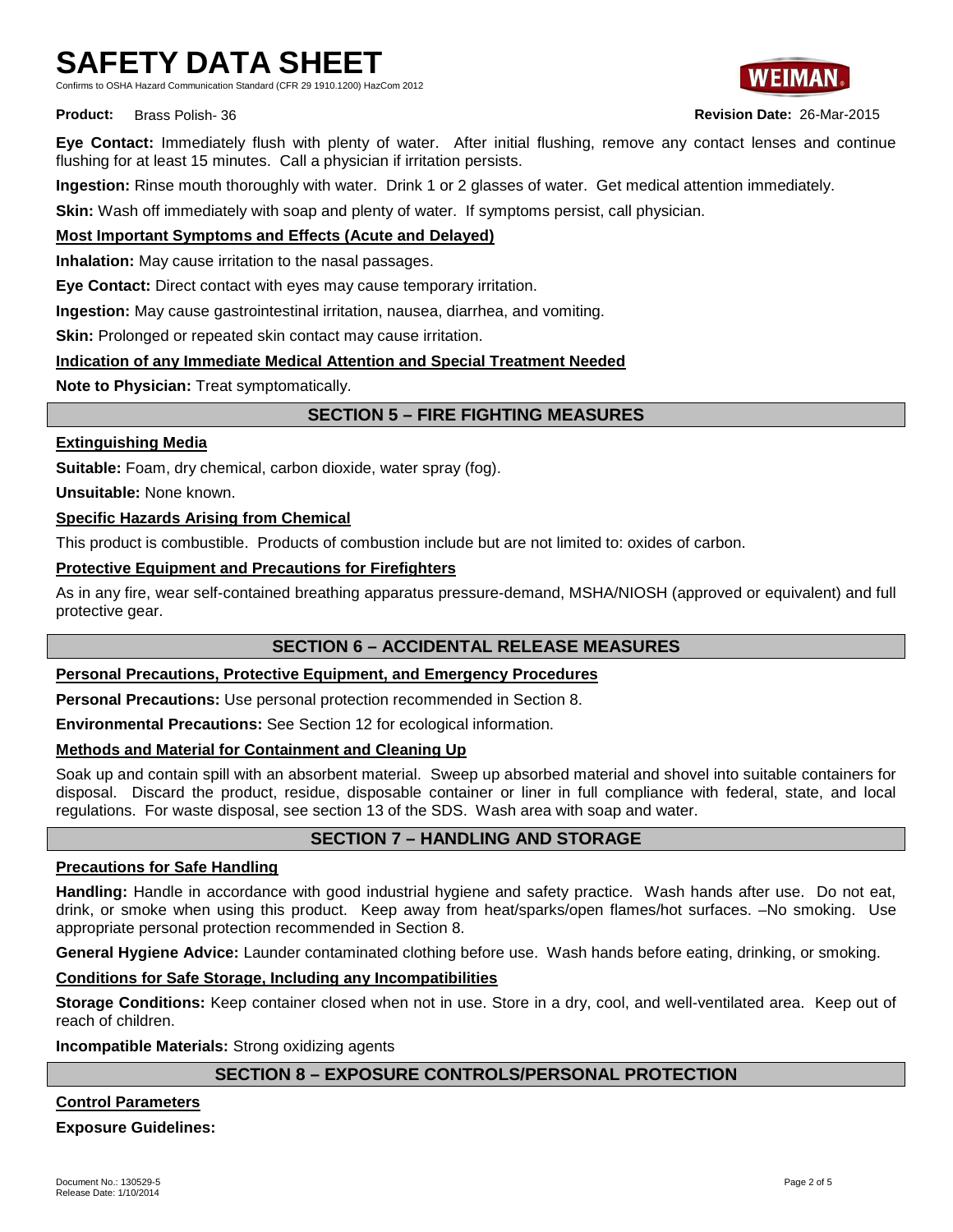Confirms to OSHA Hazard Communication Standard (CFR 29 1910.1200) HazCom 2012

### **Product:** Brass Polish- 36 **Revision Date:** 26-Mar-2015



| <b>Chemical Name</b>            | <b>ACGIH TLV</b>        | <b>OSHA PEL</b>          | <b>NIOSH IDLH</b> |
|---------------------------------|-------------------------|--------------------------|-------------------|
| Crystalline silica (14808-60-7) | 0.025 mg/m <sup>3</sup> | 30 mg/m $3$ (total dust) | 50 mg/m $3$       |
|                                 | (respirable fraction)   |                          | (respirable dust) |
| Oxalic acid (6153-56-6)         | Not available           | Not available            | Not available     |
| Ammonia, anhydrous (7664-41-7)  | 25 ppm                  | 50 ppm                   | $300$ ppm         |
| Propylene glycol (57-55-6)      | Not available           | Not available            | Not available     |
| Isopropanol (67-63-0)           | $200$ ppm               | $400$ ppm                | 2000 ppm          |

# **Appropriate Engineering Controls**

Apply technical measures to comply with occupational exposure limits.

**Individual Protection Measures**

**Respiratory Protection:** Ensure adequate ventilation, especially in confined areas.

**Skin and Body Protection:** Wear protective gloves and protective clothing. Wear latex, rubber, nitrile, or polyethylene gloves.

**Eye/Face Protection:** Safety glasses.

**General Work/Hygienic Practices:** Handle in accordance with good industrial hygiene and safety practice.

# **SECTION 9 – PHYSICAL AND CHEMICAL PROPERTIES**

**Appearance:** Off-white cream

**Odor:** Ammonia

**Odor threshold:** Not determined

**pH:** 9.7

**Melting point/freezing point:** Not determined

**Initial boiling point and boiling range:** Not determined

**Flash point:** >90.55ºC (>195ºF) TCC

**Evaporation rate:** Not determined

**Flammability (solid, gas):** Not flammable

**Upper/lower flammability or explosive limits:** Not determined

**Vapor pressure:** Not determined

**Vapor density:** Not determined

**Relative density:** 1.14

**Solubility(ies):** Not determined

**Partition coefficient (n-octanol/water):** Not determined

**Auto-ignition temperature:** Not determined

**Decomposition temperature:** Not determined

**Viscosity:** Not determined

# **SECTION 10 – STABILITY AND REACTIVITY**

**Reactivity:** Not reactive under normal conditions.

**Chemical stability:** Stable under recommended storage conditions.

**Possibility of hazardous reactions:** None under normal use.

**Conditions to avoid:** Keep out of reach of children.

**Incompatible materials:** Strong oxidizing agents.

**Hazardous decomposition products:** None known.

# **SECTION 11 - TOXICOLOGICAL INFORMATION**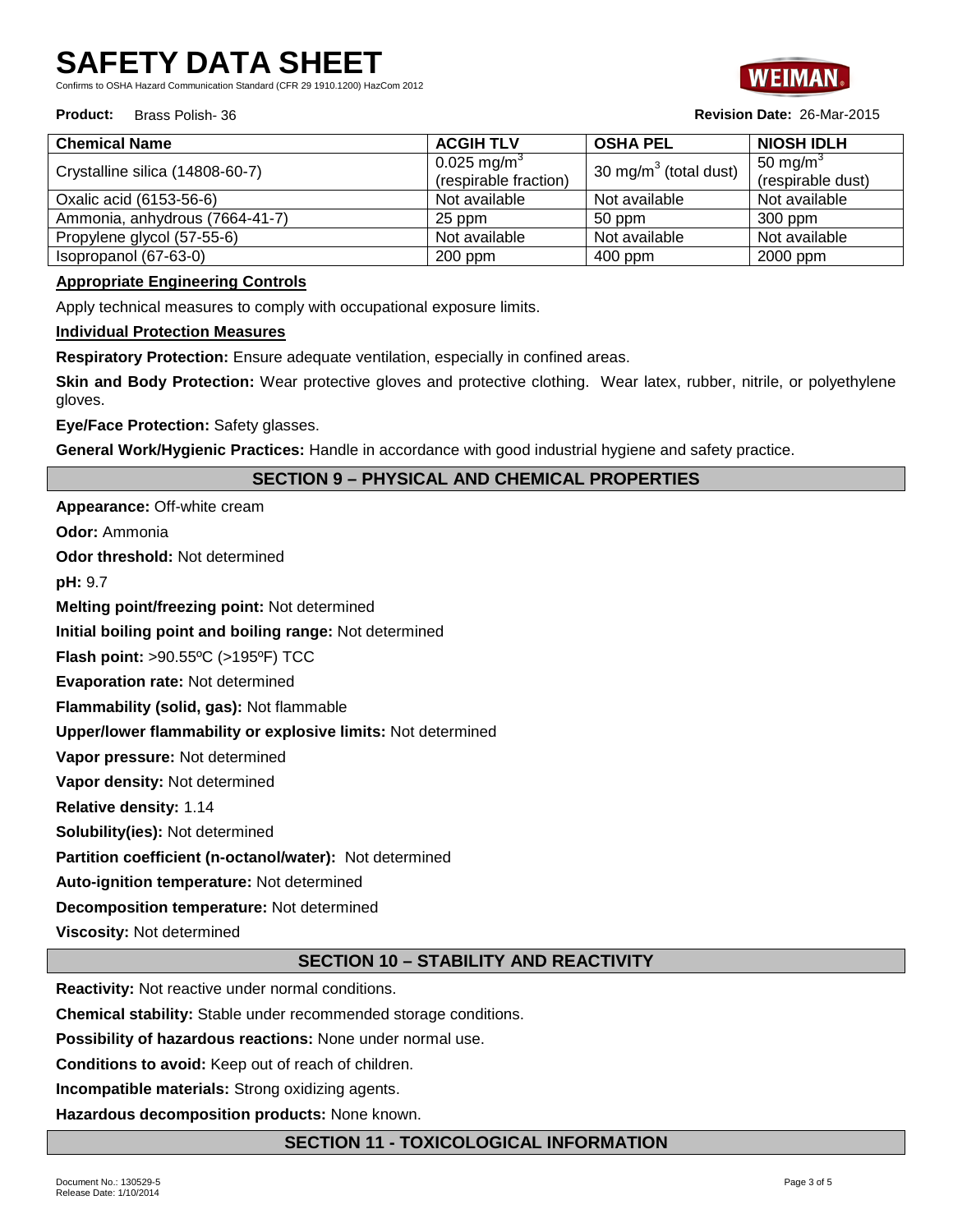Confirms to OSHA Hazard Communication Standard (CFR 29 1910.1200) HazCom 2012

**Product:** Brass Polish- 36 **Revision Date:** 26-Mar-2015

### **Information on Toxicological Effects**

**Likely Routes of Exposure:** Inhalation, skin contact, eye contact, ingestion

# **Information Related to Physical, Chemical, and Toxicological Effects**

See section 4 of this SDS.

### **Delayed and Immediate Effects as well as Chronic Effects from Short and Long-term Exposure**

**Carcinogenicity: NTP:** Yes (silica) **IARC:** Group 1 (silica) **OSHA:** No

Respirable silica is classified as a carcinogen: however, silica dust is not generated with use of this product.

# **Numerical Measures of Toxicity**

| <b>Product</b>   |               |  |
|------------------|---------------|--|
| ATE (oral)       | Not available |  |
| ATE (dermal)     | Not available |  |
| ATE (inhalation) | Not available |  |

### **Component Information:**

| <b>Chemical Name</b>            | Oral LD50         | <b>Dermal LD50</b>   | <b>Inhalation LC50</b> |
|---------------------------------|-------------------|----------------------|------------------------|
| Crystalline silica (14808-60-7) | 500 mg/kg (rat)   | Not available        | Not available          |
| Oxalic acid (6153-56-6)         | Not available     | Not available        | Not available          |
| Ammonia, anhydrous (7664-41-7)  | 350 mg/kg (rat)   | Not available        | 5.1 mg/l/h (rat)       |
| Propylene glycol (57-55-6)      | 20000 mg/kg (rat) | 20800 mg/kg (rabbit) | Not available          |
| Isopropanol (67-63-0)           | 4396 mg/kg (rat)  | 12800 mg/kg (rabbit) | 72.6 mg/l/4h           |

# **SECTION 12 - ECOLOGICAL INFORMATION**

**Ecotoxicity:** Not established.

**Persistence and degradability:** Not determined

**Bioaccumulative potential:** Not determined

**Mobility in soil:** Not determined

**Other adverse effects:** Not determined

# **SECTION 13 – DISPOSAL CONSIDERATIONS**

See section 8 of this SDS for exposure controls and personal protection.

Dispose of the product and container in accordance with all applicable local, state, and federal regulations.

# **SECTION 14 – TRANSPORT INFORMATION**

**Note:** Classification changes based on quantity, packaging, and method of shipment. See current shipping paper for most up to date shipping information.

**DOT (Ground):** Not regulated

**IATA (Air):** Not regulated

**IMDG (Vessel):** Not regulated

# **SECTION 15 – REGULATORY INFORMATION**

All ingredients in this product are listed or are excluded from listing on the US Toxic Substances Act (TSCA) Chemical Substance Inventory.

This product is labeled in accordance with regulations administered by the Consumer Product Safety Commission (CPSC). The use pattern and exposure in the workplace are generally not consistent with those experienced by consumers. The requirements of the Occupational Safety and Health Administration (OSHA) applicable to this Safety Data Sheet differ from the requirements of the CPSC and as a result, this SDS may contain additional health hazard information not pertinent to consumer use and not found on the product label.

# **CERCLA**